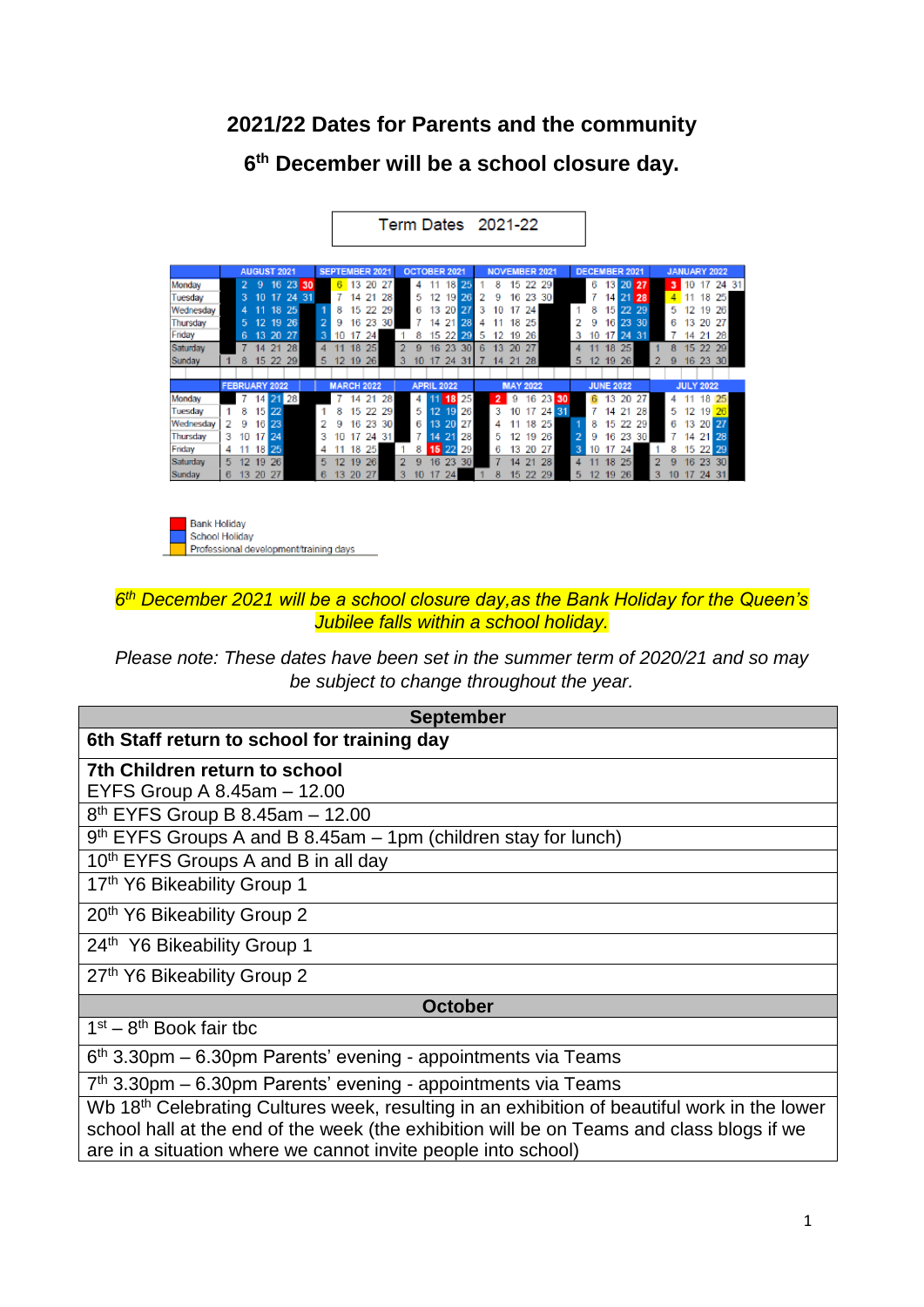22<sup>nd</sup> Harvest Assembly (decision re whether this will be in the hall with families invited or online via Teams has yet to be made)

**22nd School closes for the holiday** – Happy Holiday!

# **1 st Return to school**

**November**

8<sup>th</sup> 9.30am Jack and the Beanstalk M&M productions – whole school in lower hall 19th Children in Need

**December**

EYFS, KS1 Christmas performances– dates tbc

14<sup>th</sup> HD, MB / AC+SW classes' Christmas party in upper hall

RM/JM classes Christmas party in lower hall

15<sup>th</sup> Christmas dinner

16<sup>th</sup> EYFS Christmas party in classroom

CG / ES classes' Christmas party in lower hall

**17th Break up for the holidays** – Happy Holiday!

#### **January**

**4th Staff training day 5th Children return to school** 

# **February**

Wb 14<sup>th</sup> Celebrating Cultures week, resulting in an exhibition of beautiful work in the lower school hall at the end of the week (the exhibition will be on Teams and class blogs if we are in a situation where we cannot invite people into school)

**18th Break up for the holidays** – Happy Holiday!

**28th Return to school**

#### **March**

4th World Book Day

17th Sport Relief

22<sup>nd</sup> 3.30pm – 6.30pm Parents' Evening (possibly via Teams)

23rd 3.30pm – 6.30pm Parents' Evening (possibly via Teams)

28<sup>th</sup> East Barnby Parents' information meeting via Teams

#### **April**

8<sup>th</sup> Y3/4 and Y4/5 Easter performance(s) for whole school (decision re whether this will be in the hall with families invited or online via Teams has yet to be made)

**Break up for the holiday – Happy Holiday!** 

**25th Children return to school**

## **2nd Bank holiday**

**May**

Y2 SATs this month

Wb 9<sup>th</sup> Y6 SATs testing

20th Whole school Sports Morning (arrangements tbc)

Wb 23<sup>rd</sup> Celebrating Cultures week, resulting in an exhibition of beautiful work in the lower school hall at the end of the week (the exhibition will be on Teams and class blogs if we are in a situation where we cannot invite people into school)

**27th Queen's Jubilee celebration day in school, with Jubilee themed lunch! Break up for the holidays** - Happy Holiday!

**June**

**6th Staff training day**